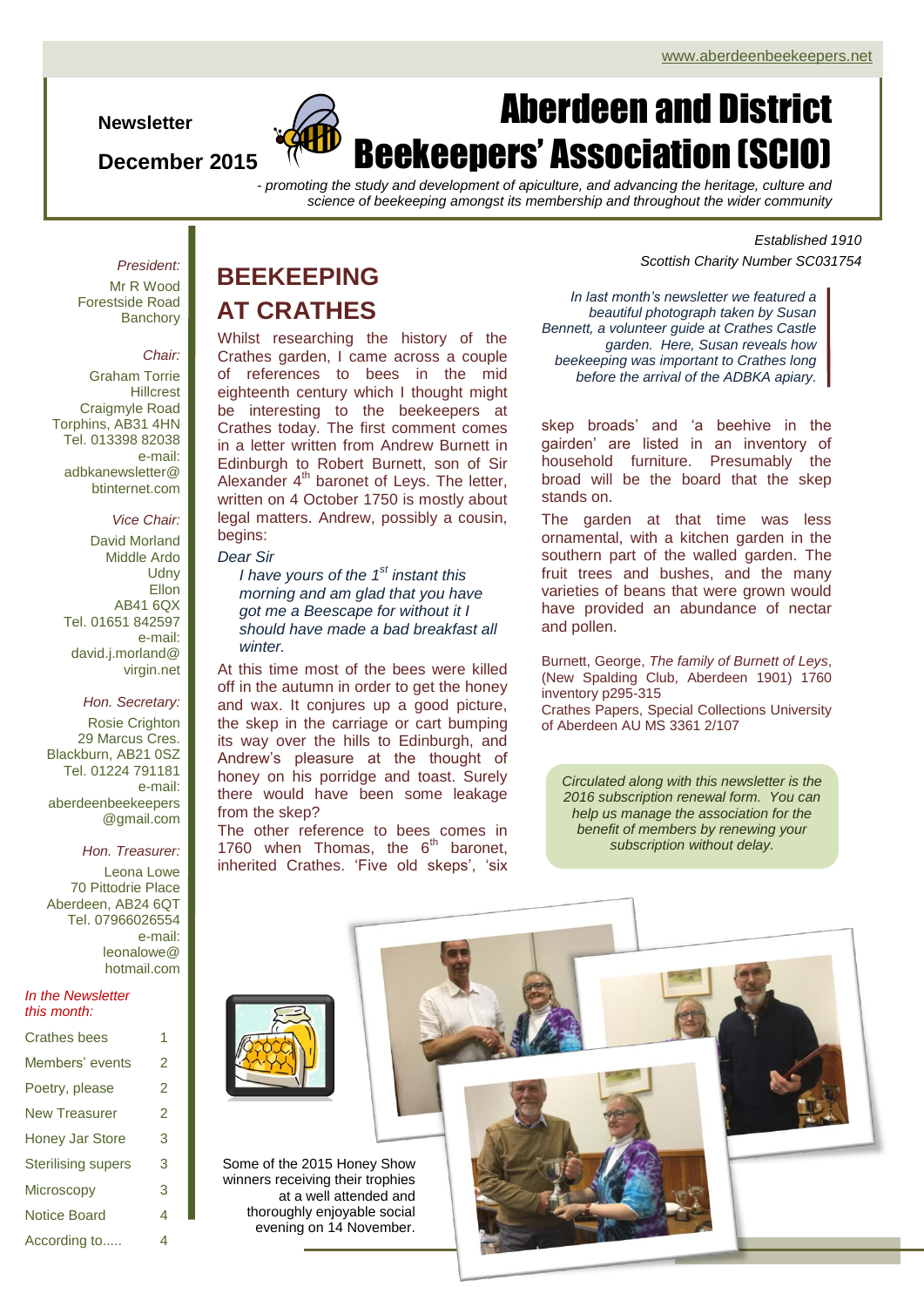## Page 2 of 4 ADBKA Newsletter

Members' Events Members' Events



I miss her company, we don't do anything together. She takes her bees to Scotland, they go camping in the heather. Then, when they come back again, her one and only topic Is honey Caledonian and glories thixotropic

When buying birthday presents I am overwhelmed with gloom, She's not a gal contented with a bottle of perfume. Her needs are very complex. Can I find? Can I afford? A solar wax extractor, straining tank or Snelgrove board?

Autumn is upon us; bleakly now the leaves are lost, The hives are cosy in the cold, no matter what the cost. Varroa has been taken on with remedies assorted, Mice are disappointed; Woody Woodpecker is thwarted.

My wife's on the extractor and the house looks like a slum, She makes me wind the handle which in turn rotates the drum, Thickly in the warming tank we watch the honey pour With hands stuck to the table and with feet stuck to the floor.

*From 'Stuck on You' by Pam Ayres, as beautifully recited by Joan Gilbert-Stevens at our social evening last month.*

### TALK:

### **NEONICOTINOIDS AND THE HONEY BEE**

**- Nick Balfour,** *Sussex University* Saturday 20 February 2016 at 2.00pm

The Kinellar Community Hall, Fintray Road, Blackburn AB21 0SS

### **Welcome, Leona!**

We are delighted to welcome on board our new **Honorary Treasurer**, **Leona Lowe**. Leona works in the Accounts Department of Aberdeen City Council and takes over from **Louise Forbes**, who steps down from her role as treasurer and committee member after holding the association's purse strings since May 2012.

Also leaving the committee after many years' service is **Innes Simpson**, who preceded Louise in the treasurer's post.

We would like to offer our sincere thanks to both Louise and Innes for the huge contribution they have made to the management of Aberdeen and District Beekeepers' Association and we look forward to working with Leona as we move into a new membership year. Talking of which, make sure you forward your subscription renewals to Leona, whose contact details are on the membership form and on page 1.

*Araujia sericifera* is a South American plant that is pollinated by moths, which sometimes get caught in its flowers. Following a report in The American Naturalist in 1879 of honey bees apparently observed eating trapped Common Looper Moths (*Plusia precationis*), Charles Darwin wrote to the journal: "*I never heard of bees being in any way*  carnivorous, and the fact is to me incredible. Is it possible that the bees opened the bodies of the Plusia to suck the *nectar contained in their stomachs? Such a degree of reason would require repeated confirmation and would be very wonderful. I hope that you or some one will attend to the subject*."

the american naturalist 14 (1) (January 1780): 48-51

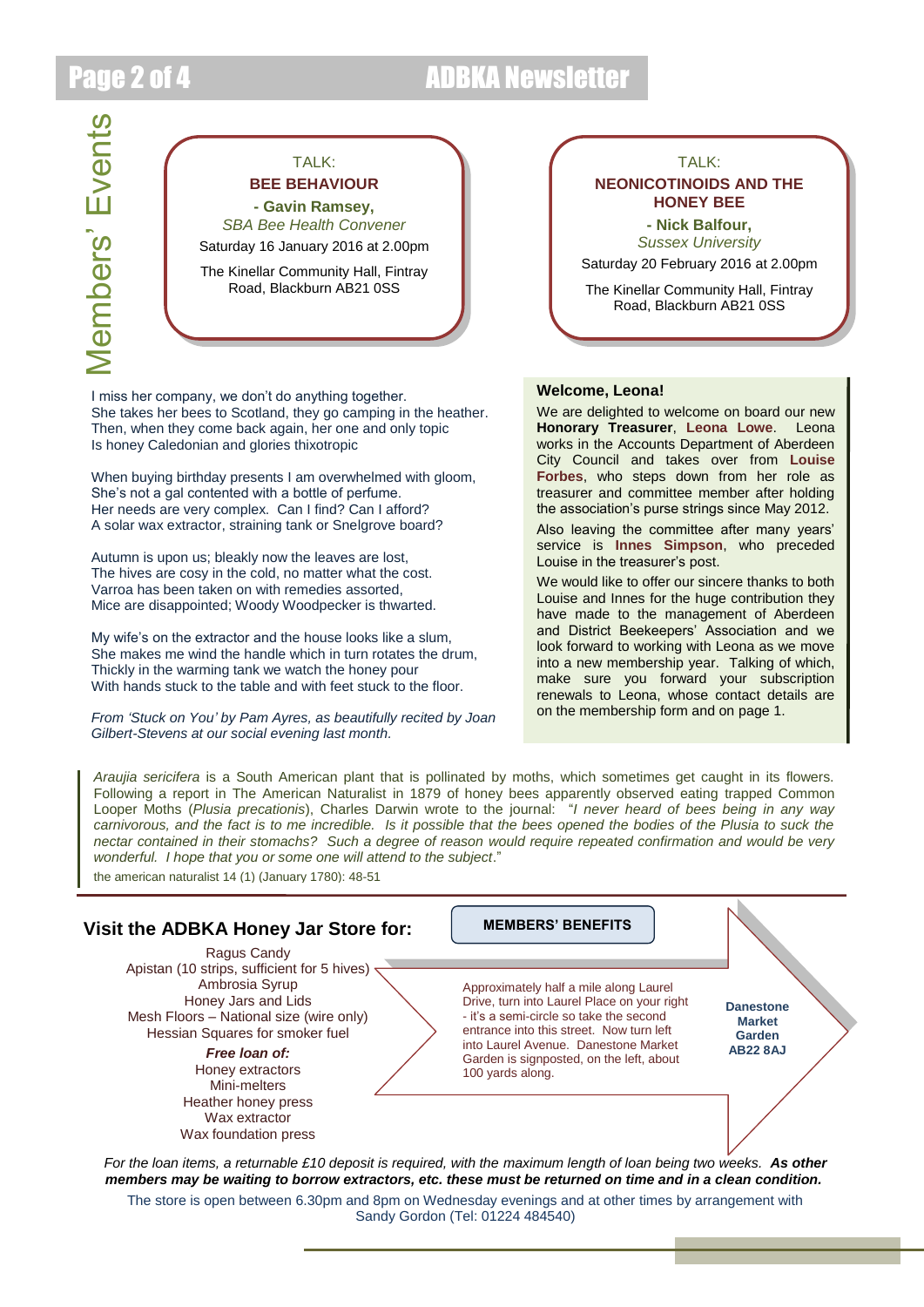## Page 3 of 4 ADBKA Newsletter

### **As part of our winter tasks at the association apiary at Crathes we've been sterilising our supers and extracted frames. Sulphur dioxide fumes will kill all**

### **stages of wax moth and will stop pollen from going mouldy.**

We made stacks of six supers. each with a full complement of frames with drawn comb. On top of this we placed an empty super to accommodate a sulphur burner.

The joints between the boxes were sealed with masking tape, and for each stack we prepared a roof by using masking tape to seal off the two air vents.



If you place the burner directly on top of the frames, you'll find that a smelly sulphurous residue leaks out and runs onto the tops of the frames and down the combs, ruining them. The way to avoid the problem is to put the burner in a metal takeaway tray, which will contain any run off.

Once everything is ready, it's time to light the bottom of two sulphur sticks and pop them in the can. Then quickly put the roof on. Leave the stack for seven days before dismantling and storing.

**Sulphur fumes are extremely dangerous and should not be inhaled. Make sure you follow the safety instructions that come with the sulphur sticks.**



You'll find these sulphur sticks at most beekeeping equipment suppliers. They come in packets of 20 and cost around £4.50.

The sulphur burner in the picture cost £9, but it's essentially a tin can with holes in it, so it's easy to come up with a cheaper solution yourself.



### *Next year, Moray Beekeepers' Association (MBA) is running a course in microscopy. See the following message from Tony Harris:*

I will be running a 10 week microscopy course starting in January to prepare students for the SBA Microscopy Exam. This takes place on Saturday 2nd April at Portmoak Hall, Portmoak.

To take the exam you need to have passed the SBA Basic Beemaster assessment with a distinction

Ideally, if you sign up for the course you will take the exam but spaces may be available for those just wanting to attend the course.

Microscopy is a fascinating subject and will open your eyes to the wonderful world of flowering plants, pollen and the inner and outer workings of the honeybee.

The venue will be Spey Bay Hall and hopefully on a Wednesday evening (dates to be confirmed). The course will cost £35 for MBA members and £45 for non-members as we need to pay for the hire of the room and consumables etc.

You will also be expected to purchase your own microscopes and I will be available to give advice on that.

Numbers are limited so if you are interested in this course please let me know asap.

Best wishes, Tony Tony Harris

MBA Training Team Leader

[morayba@gmail.com](mailto:morayba@gmail.com) Tel. 07884 496246

To see an amazing documentary about brave Nepalese honey hunters taking honey from the huge **Himalayan Cliff Bee,** go to: [http://www.indiatimes.com/news/weird/him](http://www.indiatimes.com/news/weird/himalayas-are-home-to-the-world-s-largest-bees-which-produce-a-potent-variety-of-honey-247203.html)

[alayas-are-home-to-the-world-s-largest](http://www.indiatimes.com/news/weird/himalayas-are-home-to-the-world-s-largest-bees-which-produce-a-potent-variety-of-honey-247203.html)[bees-which-produce-a-potent-variety-of](http://www.indiatimes.com/news/weird/himalayas-are-home-to-the-world-s-largest-bees-which-produce-a-potent-variety-of-honey-247203.html)[honey-247203.html](http://www.indiatimes.com/news/weird/himalayas-are-home-to-the-world-s-largest-bees-which-produce-a-potent-variety-of-honey-247203.html)

### **No sign of damage to honeybees from neonics, review shows**

Honeybees are avoiding any significant damage from neonicotinoid insecticides according to an academic review of all in-field research carried out so far.

Farmers Weekly, at

[http://www.fwi.co.uk/arable/no-sign](http://www.fwi.co.uk/arable/no-sign-of-damage-to-honeybees-from-neonics-review-shows.htm)[of-damage-to-honeybees-from](http://www.fwi.co.uk/arable/no-sign-of-damage-to-honeybees-from-neonics-review-shows.htm)[neonics-review-shows.htm](http://www.fwi.co.uk/arable/no-sign-of-damage-to-honeybees-from-neonics-review-shows.htm)

### **Neonicotinoids: new warning on pesticide harm to bees**

There is a strong scientific consensus that bees are exposed to neonicotinoid pesticides in fields and suffer harm from the doses received, according to a new analysis of the all the scientific evidence to date.

The Guardian, at

[http://www.theguardian.com/environment/2015/](http://www.theguardian.com/environment/2015/oct/28/strong-consensus-that-neonicotinoids-harm-bees-analysis-shows) [oct/28/strong-consensus-that-neonicotinoids](http://www.theguardian.com/environment/2015/oct/28/strong-consensus-that-neonicotinoids-harm-bees-analysis-shows)[harm-bees-analysis-shows](http://www.theguardian.com/environment/2015/oct/28/strong-consensus-that-neonicotinoids-harm-bees-analysis-shows)



*Confused? No wonder!*